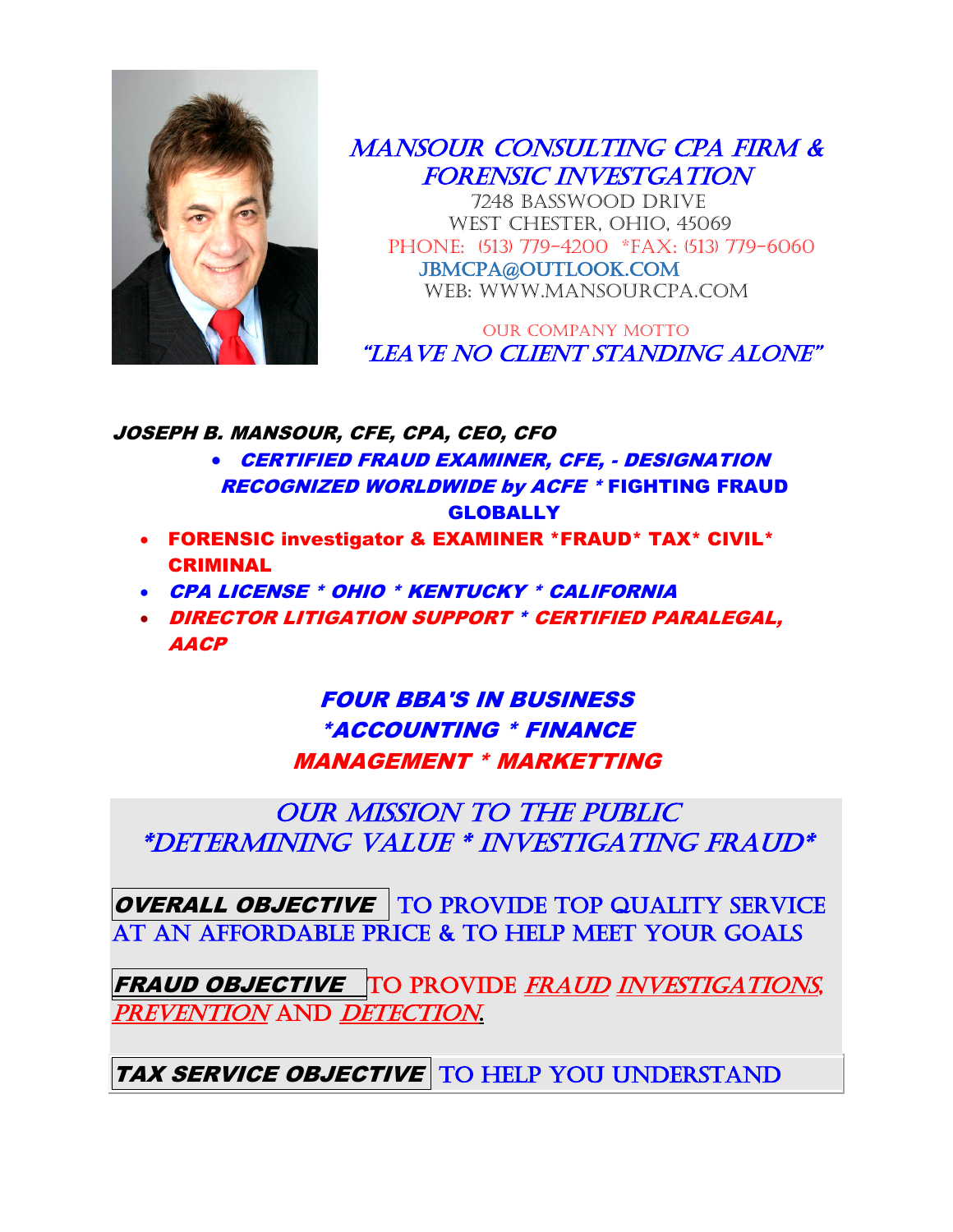## YOUR TAX OBLIGATIONS, PAY ONLY THE TAXES YOU OWE AND TO RESOLVE YOUR TAX PROBLEMS BY APPLYING THE TAX LAWS WITH INTEGRITY & FAIRNESS TO YOU & THE

#### GOVERNMENT.

## CURRICULUM VITAE FIRM BACKGROUND

**Our CPA firm started in 1977 in Tax Defense against the IRS and Public Accounting Practice. Our specific goal is to defend the public against the IRS with vigor. Our company motto is "LEAVE NO CLIENT STANDING ALONE". Our mission to the public is stated above. Our Firm provides the following Services:**

- **Litigation Support- Designed to assist in all areas of litigation**
- **Specialist in Resolving IRS Tax Problems & Controversies- Designed to assist in solving IRS Problems at Administrative Level thru IRS Appeals, in U.S. Tax court, U.S. District Court and U.S. Court of Claims**
- **Forensic Tax Accounting & IRS Tax Issues- Designed to insure correct reporting- "Mission: Pay Only The Tax You Owe".**
- **Forensic Fraud Investigations-prevention & Detection-Designed to stop company theft & losses. To increase your Profits.**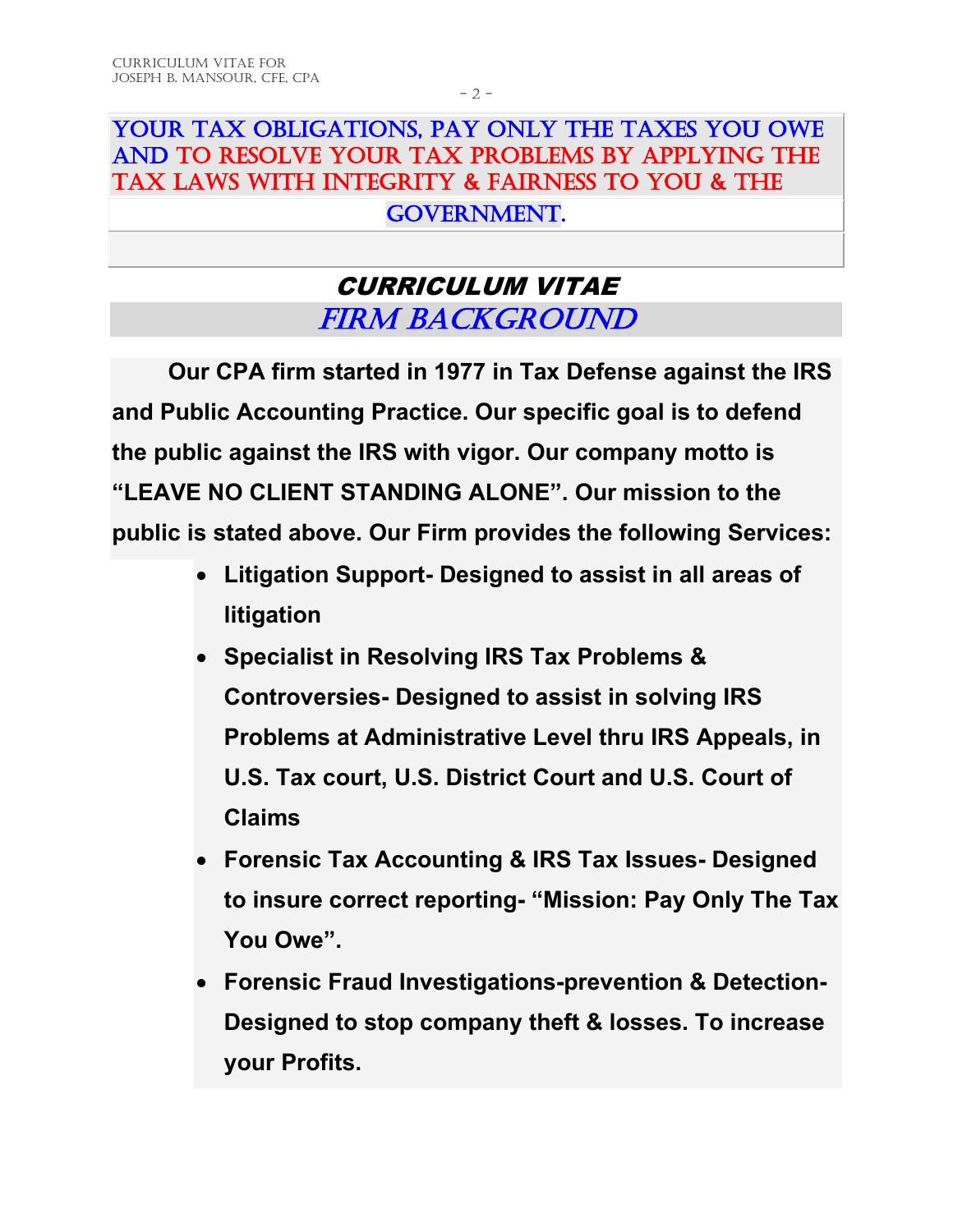- **Forensic Valuations for Business & Individuals-Designed to assist business in recognizing their value in a competitive market & Advance**
- **Forensic Cost Analysis- Designed to evaluate internal business operations leading to improving "Efficiency & Productivity"**
- **Tax Preparation for Corporations, Partnerships, Limited Liability Companies ("LLC") , Sole Proprietorships, and Individuals**
- **Payroll Service & Compliance Audit to Insure Reporting Requirement to IRS**
- **Business Consulting- Designed to assist business in all areas of operations- leading to the accomplishment of the business objectives**
- **Marketing & Sales Promotion- Designed to improve business productivity and company profits**
- **Financial Analysis with Estate Planning and Investment Analysis – Designed to preserve wealth**

# EDUCATION and PROFESSIONAL CREDENTIALS

• **United States Air Force Four Years' Service (NATO), Honorable discharge, with two additional years in United States Air Force Reserves -Personnel & Business Administration.**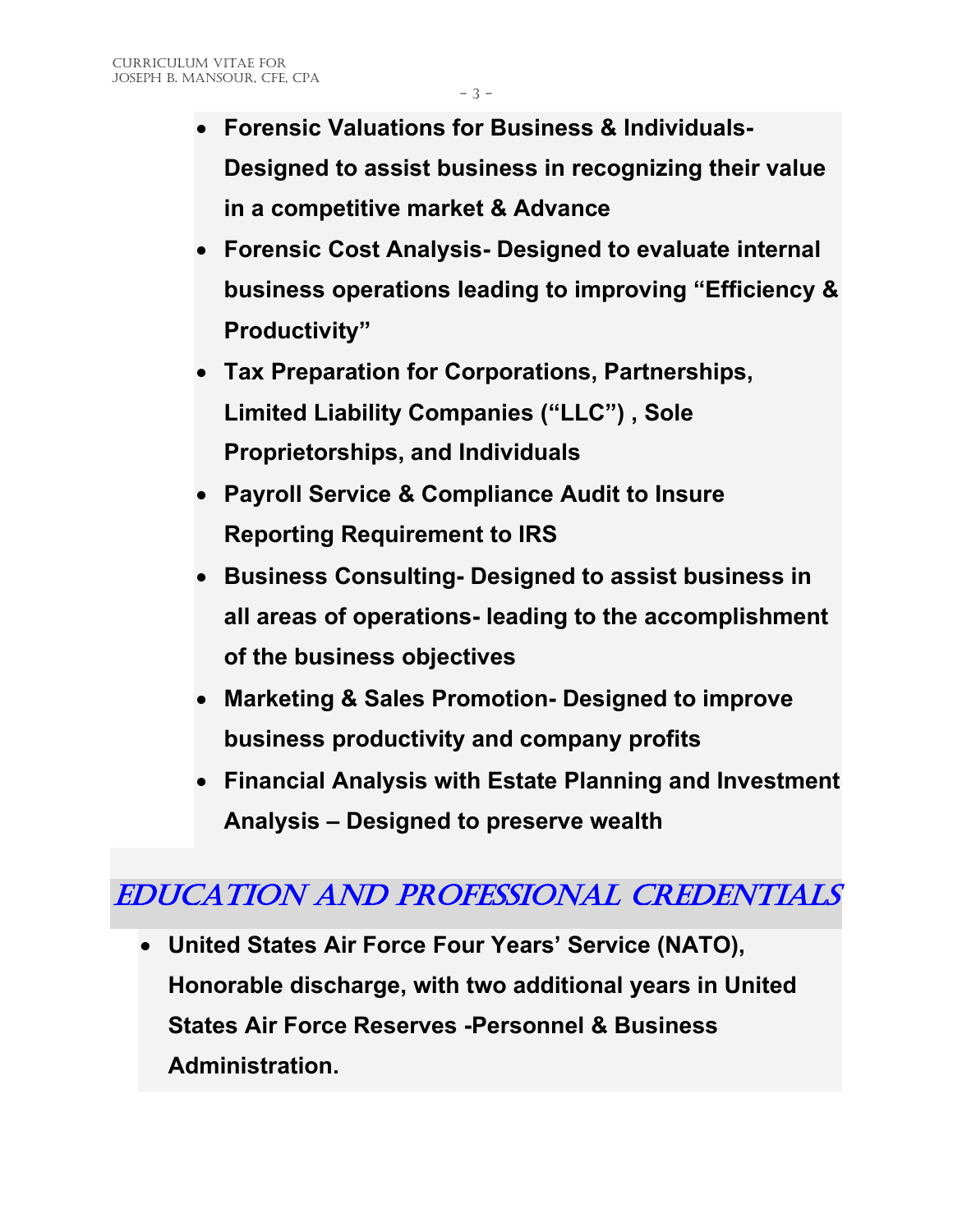- **Bachelor of Business Administration; University of Cincinnati; December, 1976. Major: Accounting.**
- **Bachelor of Business Administration; University of Cincinnati; June 1975. Majors: Finance, Management, & Marketing. Minor: Insurance**
- **Continuing professional education of at least 45 hours annually since 1977, and 60 hours since 1994.**
- **State of Ohio Public Accountancy License since 1977.**
- **Certified Public Accountant since January 1994.**
- **CPA License to Practice in Ohio -Current.**
- **CPA License to Practice in Kentucky -Current.**
- **CPA License to Practice in California on hold.**
- **Certified Fraud Examiner, CFE since February 2008 current.**
- **Notary Public for the State of Ohio-Current**
- **IRS Practice & Procedures- License to Practice before the IRS –Current**
- **Certified Paralegal, AACP - Current**
- Specializing in Solving IRS Controversies
	- o **At IRS Administrative Level-From Examinations stage, to Collections, IRS Appeals, in U.S. Tax Court, U.S. District Court & U.S. Court of Claims**
	- o **Defended Trust Fund Cases ("100% Penalty") Before the IRS, 26 U S C 6672.**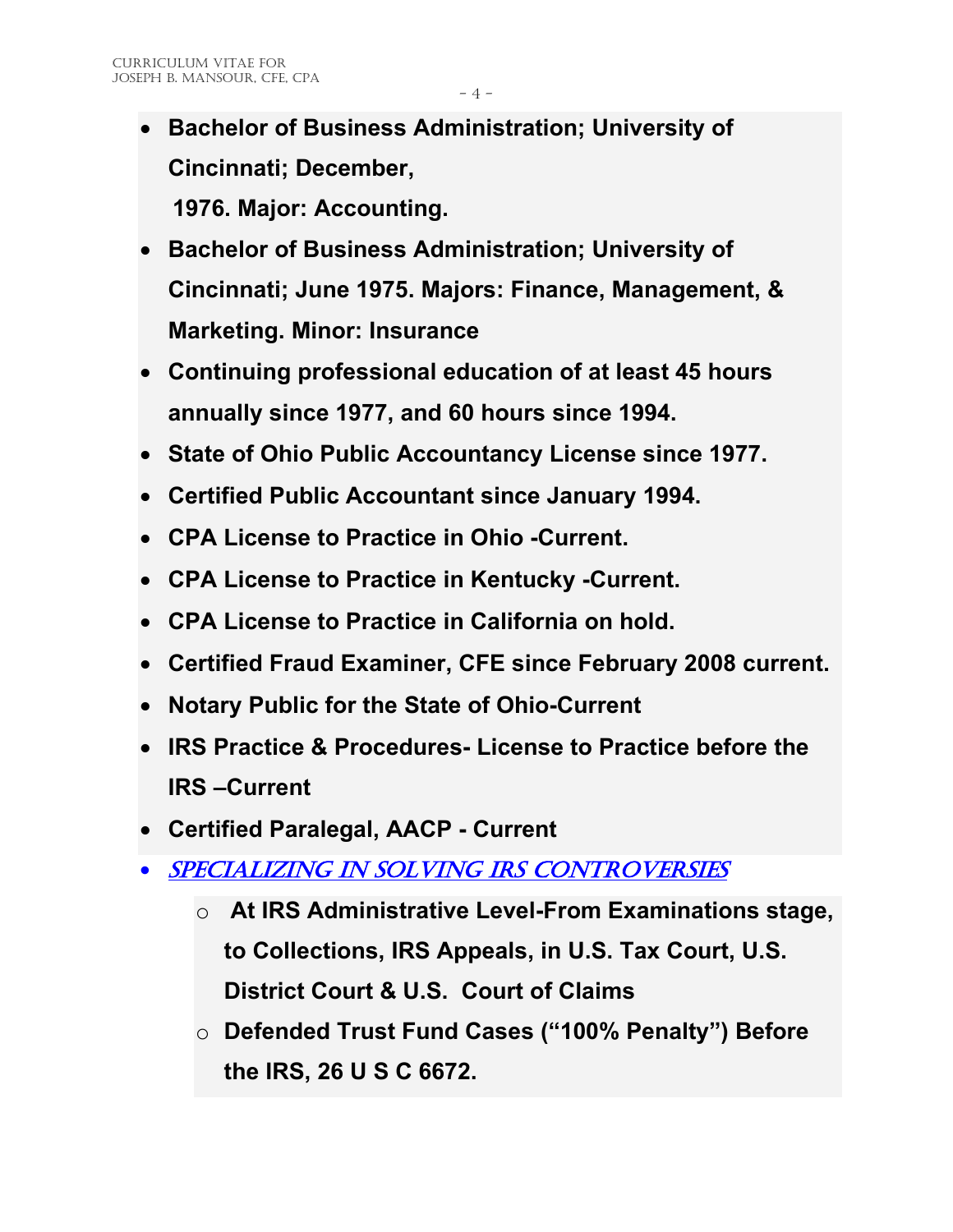- o **Represented Docketed Cases in Tax Court during the Appeals Review.**
- o **Testifying in U.S. Tax Court Cases- U.S. District Court, & U.S. Court of Claims**
- o **Represented Employment Tax Cases- Independent Contractor Issues- Wage Issues- BWC Issues**
- o **Testifying in other courts in various Business Issues-Tax Issues -Marital Dissolutions- Shareholder Disputes**
- PARTICIPANT IN ACCOUNTING CONFERENCES Annually sponsored by the Ohio Society of CPAs, & the American Institute of CPAs IN CLUDES
	- o **Advanced Business Formations**
	- o **Business Valuations**
	- o **Entity Selection, Examination of Legal, & Taxation of , Limitted Liability Companies, Partnerships, Corporations C & Sub-S, Sole Proprietorships as to Advantages & Disadvantages**
	- o **Limited Liability Companies, Legal & Taxation**
	- o **Corporations, C and Sub-S, Legal & Taxation**
	- o **Partnerships, Legal & Taxation**
	- o **Sole Proprietorship, Legal & Taxation**
	- o **Litigation Support Service, Legal, Ohio Civil Procedures, Ohio Rules of Evidence**
	- o **Marital Dissolution**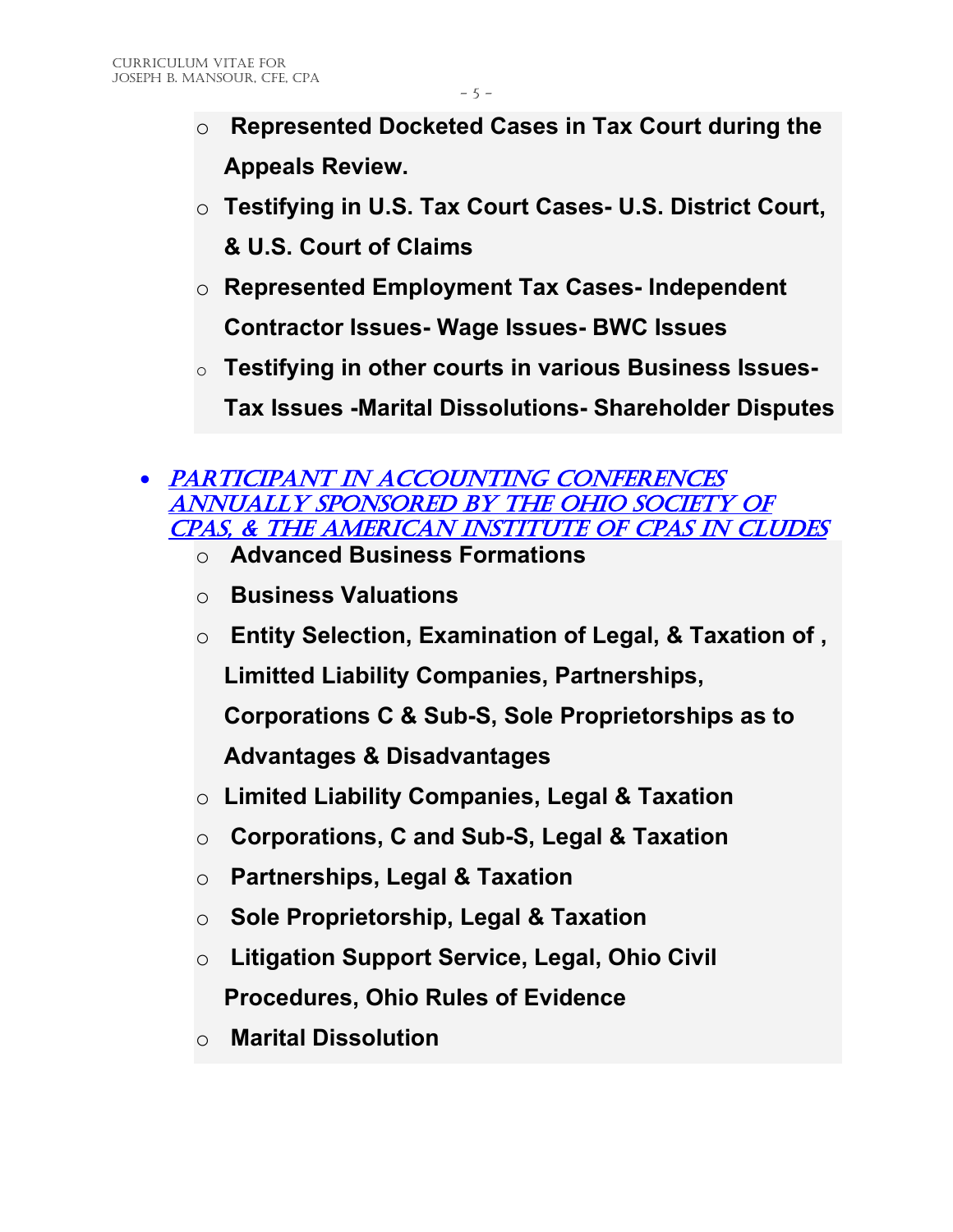- o **Tax Planning Federal & State, Individuals, Corporations, Partnerships.**
- o **Estate Planning, individuals & Business Successions**
- o **Industry Financial Analysis**
- o **Forensic Accounting, Fraudulent Reporting & Concealed Assets**
- o **Advanced Forensic Accounting, Fraud Investigation and Detection**
- o **Emerging Trends in Fraud Investigation & Prevention**
- o **Fraud Detection & Deterrence in Private Industry**
- o **Fraud Investigative Techniques- Truth or Deception**
- o **Financial Statement Fraud Investigation & Analysis Leading to Revealing "How the Books were cooked"**
- o **Changes in U.S Payment System with Effect on Business & the Economy**
- o **Case Law Study on Perpetration of Fraud with Cause & Effect on Business & Resolution as to Prevention of Losses**
- o **Evaluation of Internal Controls for Business**
- o **Resolving Disputes with the IRS – Individuals & Business**

o **Entity Selections as to proper business formations.**

<sup>•</sup> Seminar Instructor for the Internal Revenue Service Since 1997, teaching courses includes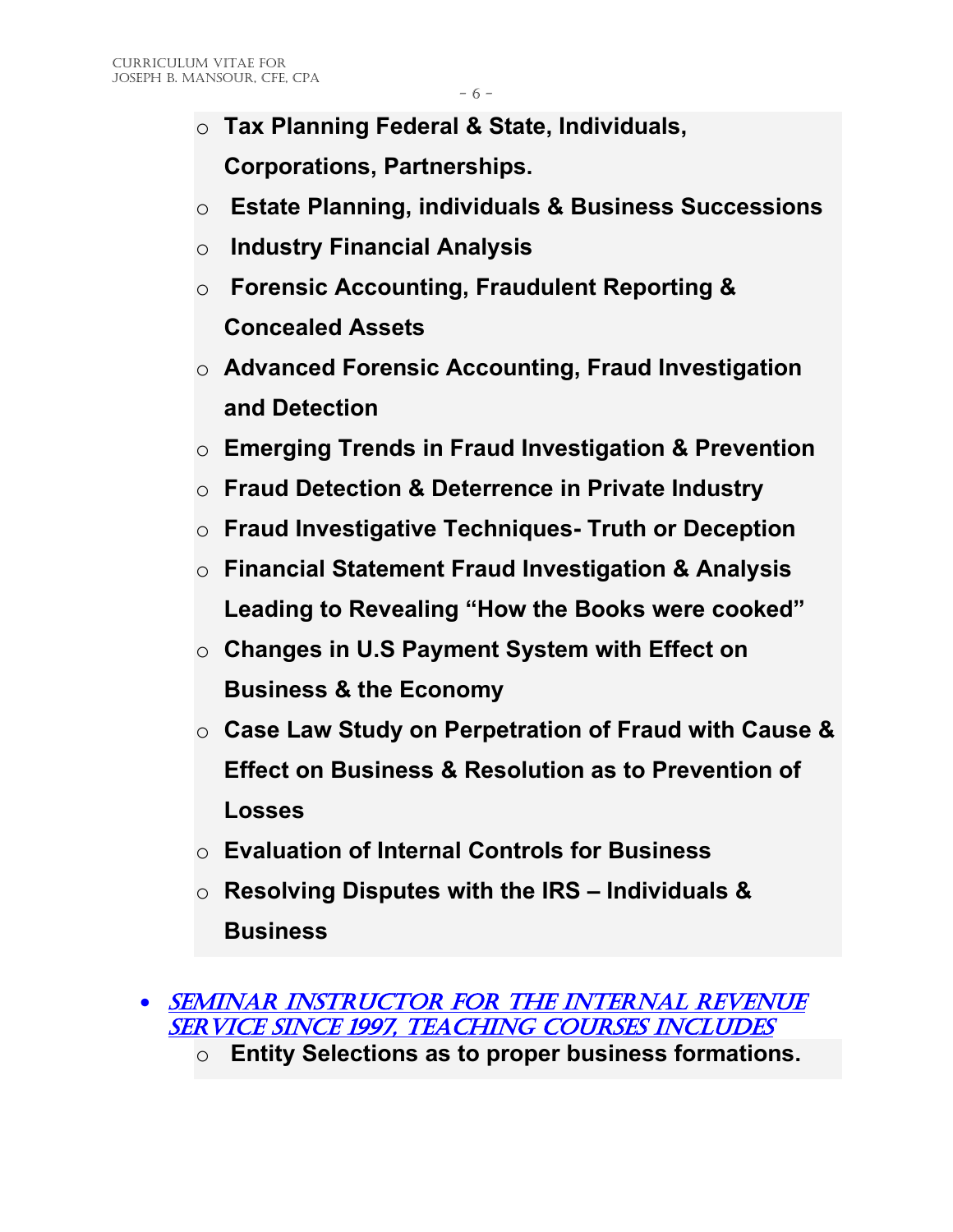- o **Legal and the tax implications for the Sole Proprietorships.**
- o **Legal and the tax implications for Partnerships.**
- o **Legal and the tax implications for Corporations (C) & Sub-S.**
- o **Legal and the tax implications for Limited Liability Companies.**
- o **Understanding the IRS Collection Process.**
- o **Compliance with IRC Code on Record keeping requirements.**
- o **Understanding the Examination Procedures.**
- o **Understanding Appeals Procedure before the IRS.**
- o **Rights of Taxpayers under the Taxpayer's Bill of Rights (TBR***).*
- PARTICIPANT IN CONTINUING LEGAL EDUCATION Sponsored by the Cincinnati Bar Association (CBA) & American bar association (ABA)
- NEW LAWYER TRAINING, CBA- SUBJECTS INCLUDES
	- o **Fundamentals of Fee Agreement, Time and Billing.**
	- o **How to be A Successful Lawyer; Client Relationships; Improving Listening.**
	- o **Working Effectively with Support Staff.**
	- o **Understanding Legal Continuing Education.**
	- o **Civility and Ethics; Ohio Code of Professional Responsibility.**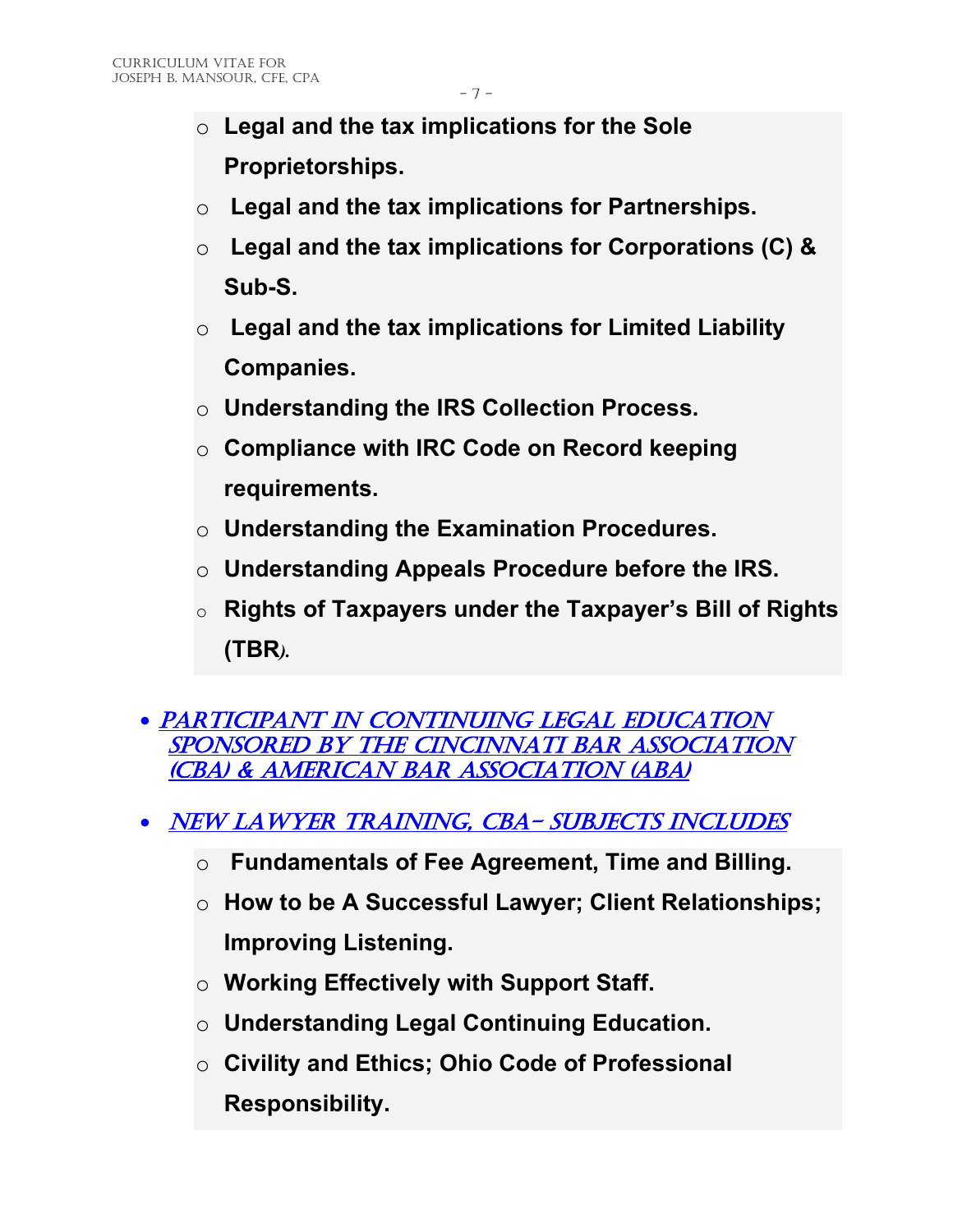- o **Professionalism Issued by Supreme Court of Ohio; Attorney Code of Conduct; Judicial Code of Conduct.**
- o **Trust Fund Account (IOLTA).**
- o **Civil Litigation Basics; Intro State Courts; First District Court of Appeals; Federal Courts; U.S. Court of Appeals for the Sixth Circuit, U.S. District Court.**
- o **Collection on Judgment; Creditor's Rights FDCPA.**
- o **Real Estate Law; Title Insurance; Domestic Relations; Probate; Resources.**
- o **Successfully Advising Small to Midsize Business; Business Plans; Licensing Issues, Tax Issues Federal, State; Entity Selections; Buy Sell Agreements.**
- o **Skills Training; Ethics in Negotiations of Disputes-Ohio Code and Model Rules.**
- ADVANCED TECHNIQUES OF DIRECT & CROSS examinations litigation- (ABA).
- ATTORNEY-CLIENT & WORK PRODUCT PRIVILEGE FOR tax practice (aba).
- CRAFTING THE WINNING ARGUMENT-LITIGATION-(ABA).
	- o **Identify Goals- Focus Decision Maker- Gather Data.**
	- o **Developing the Logical, Ethical and Emotional Appeal.**
	- o **Mediation- Manner of Presentation- Medium-Arrangement and Style.**
	- o **The Trial- Presentation Engage Audience- Refute Opposing Points- Delivery Enhance Communication**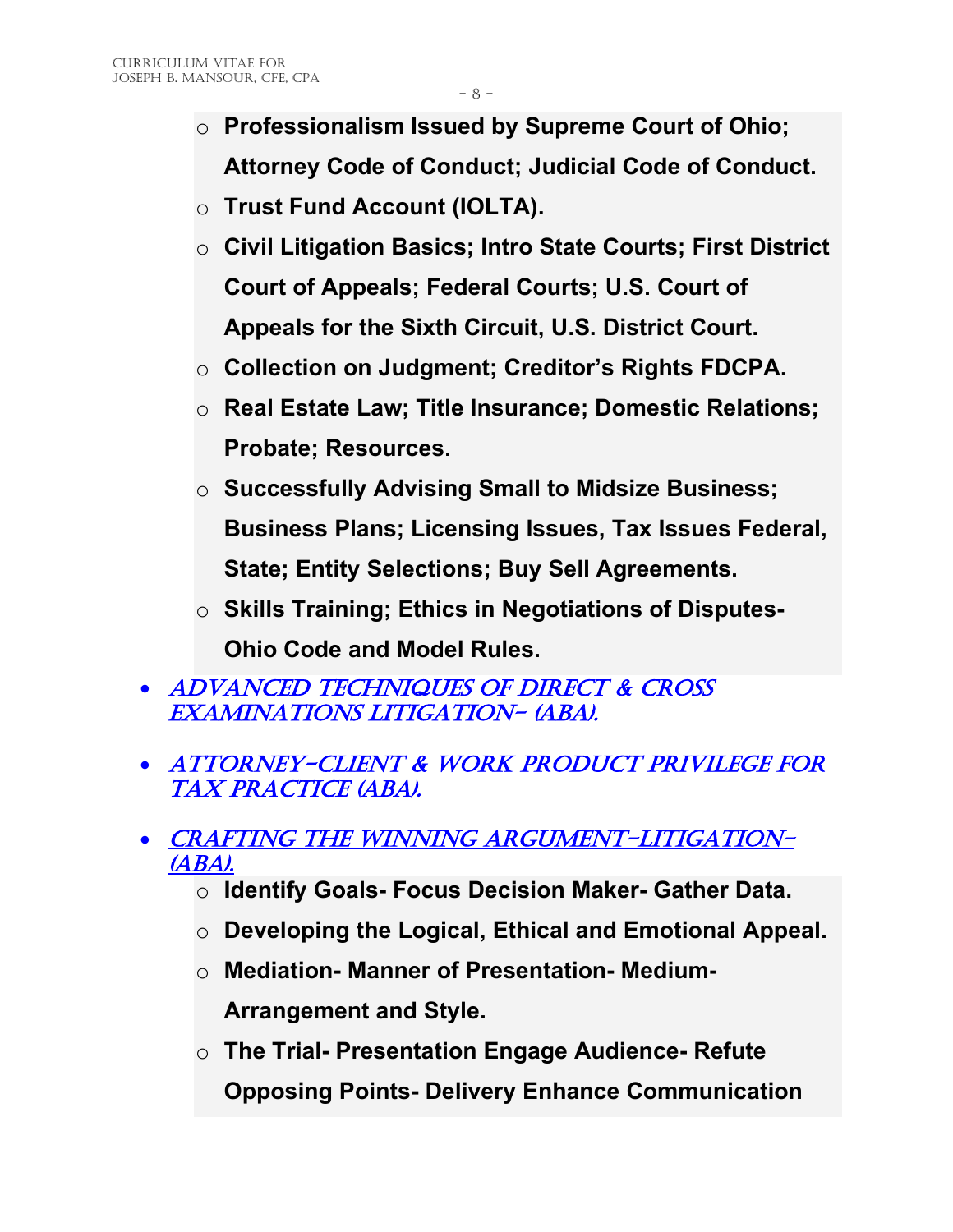- THE TRIAL LAWYER- WHAT IT TAKES TO WIN-Author David Berg- litigation (ABA).
	- o **The Art of Persuasion Every Trial Lawyer's goal.**
	- o **Pre-Trial Preparation- Informal & Formal Discovery**
	- o **Jury Studies & Graphics**
	- o **Voir Dire- Jury Selection**
	- o **Opening Argument- Goals & Structure**
	- o **Killer Cross- Goals –Fundamentals & Mastering Unresponsive Witnesses**
	- o **Preparing & Presenting Witnesses**
	- o **Closing Arguments- Goals- Overcoming Opposition-Powerful Closing**
- ACT LIKE A LAWYER-KEY TO SUCCESS (CBA).
- Current real estate law development (cba).
- CURRENT ISSUES IN BUSINESS LAW (CBA).
	- o **Ethics 2000 Rules & The business attorney-Changes in ABA Model Rules of Professional Conduct**
	- o **Credit Enhancements- Special collateral-Commercial Lending**
	- o **Legal Issues Affecting Corporate Directors**
	- o **Current E–Commerce Legal Issues Affecting Business**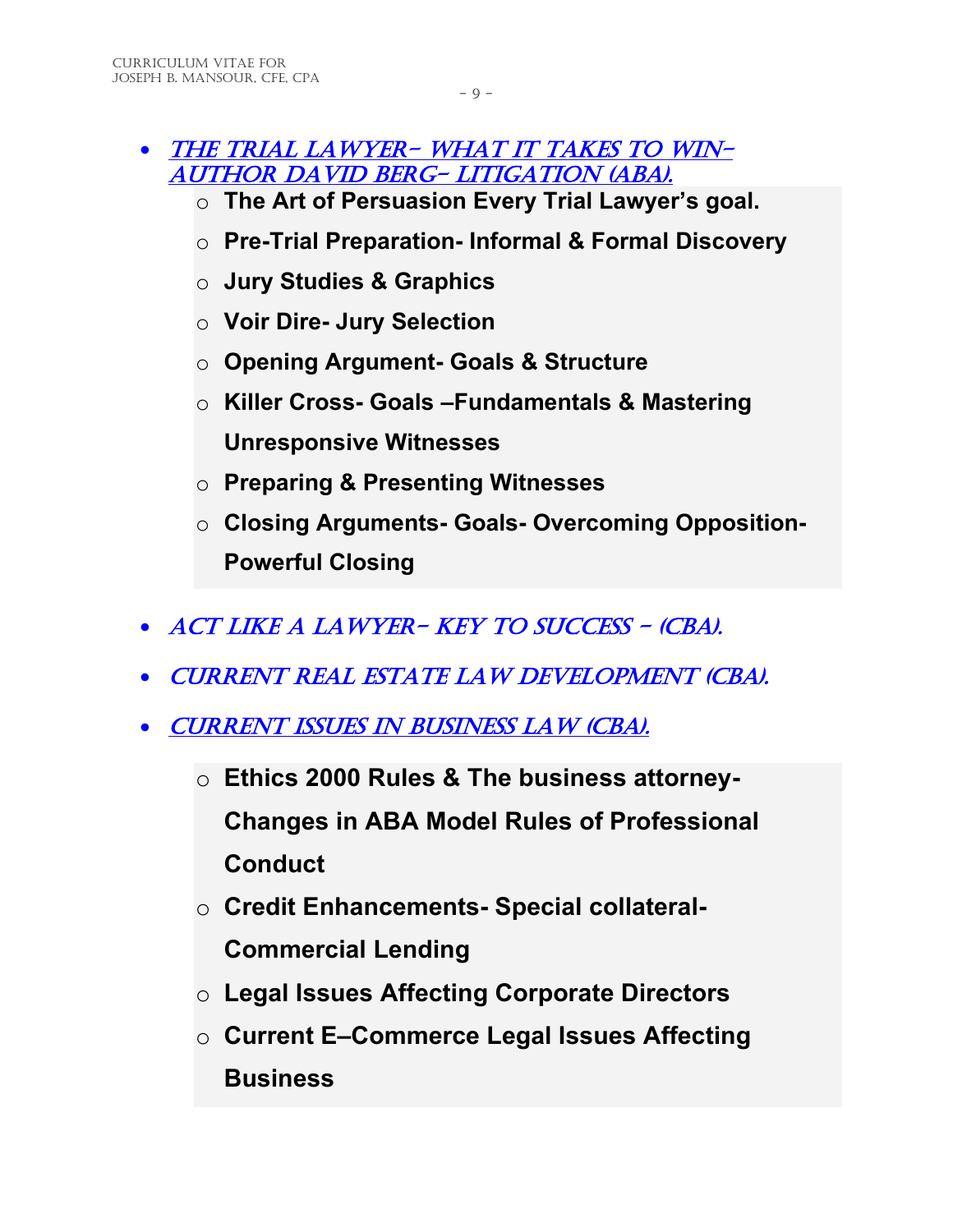- APPELATE PRACTICE & PROCEDURE (CBA).
	- o **Practitioners Practice & Procedure in the 6th Circuit and First District.**
	- o **Panel discussion with First District Court of Appeals Judges Honorable Rupert A Doan- Honorable Sylvia Sieve Hendon-Honorable Lee H. Hildebrandt Jr.- Honorable Mark A Painter**
- SOUTHWESTERN OHIO TAX INSTITUTE (CBA).
	- o **Partnership & LLC Formations with tax consequence**
	- o **Corporate Tax Update- Recent Cases Rulings & Legislation**
	- o **Ohio's Commerce Activity Tax – Application to Clients**
	- o **Criminal Tax Matters- Major Tax Crimes- CID Investigation Techniques- Steps in Criminal Tax Case & Federal Sentencing Guidelines**
	- o **Ethics Circular 230 & Professionalism**
- YOUR COMING TO MY COURT ROOM (CBA).
	- o **Avoiding Transition from State to Federal Court**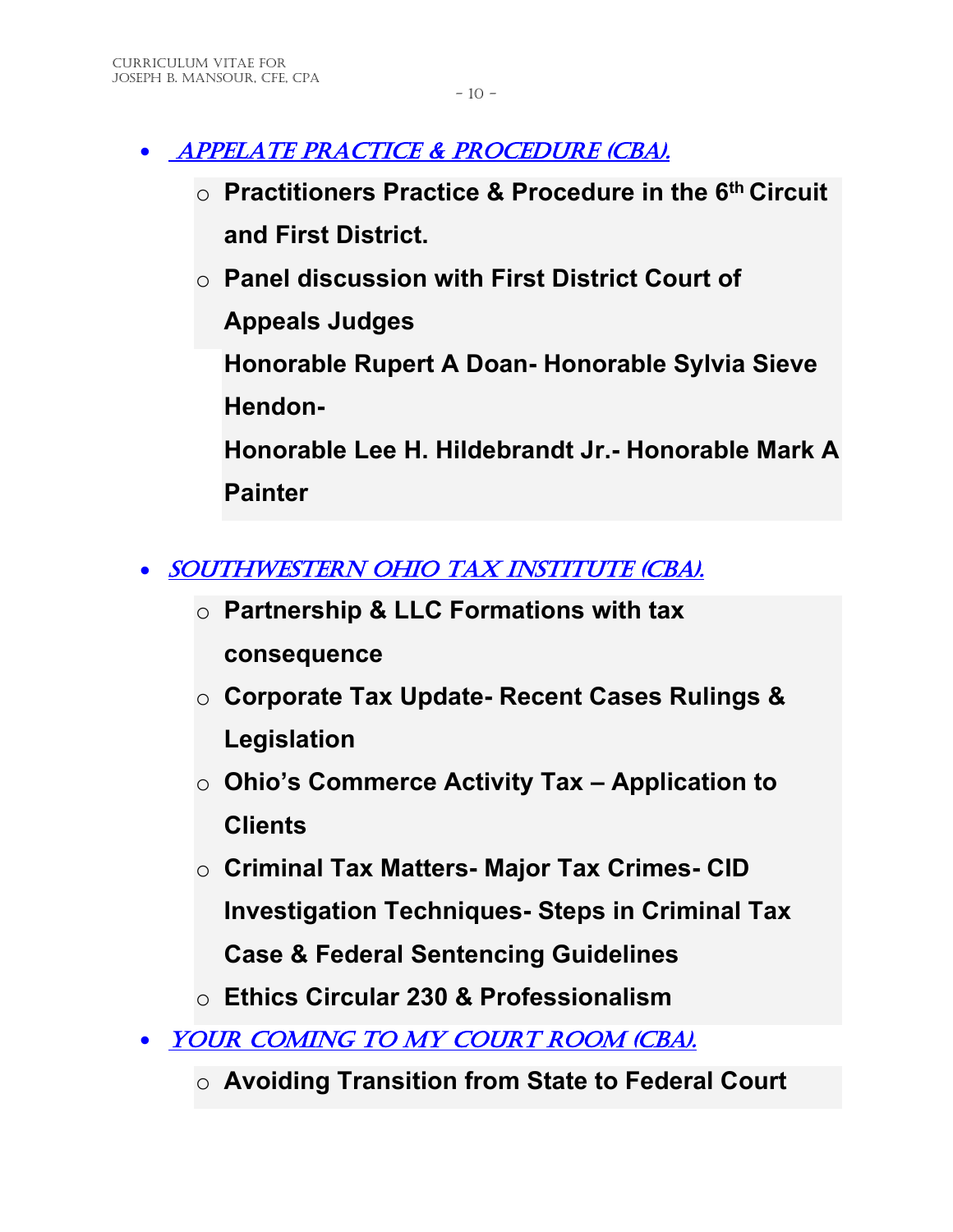- o **Expert Witness-Techniques for Successful Examination**
- o **Motion Practice-Case Management-Discovery-Trial Settings**
- o **Professionalism -Discovery –Opening & Closing Statements- Current evidentiary issues**
- ADVOCACY SERIES PARTS I & II (CBA).
	- o **Effective Use of Written Discovery- Depositions Procedures**
	- o **Witness Preparation- Jury Instructions-Professionalism**
	- o **Proving Damages- Effective Presentation of Scientific Evidence through Expert Witness- Direct & Cross Examination- Voir Dire**
	- o **Effective Opening Statements- Closing Arguments**
- CRIMINAL LAW (CBA).
	- o **Nuts & Bolts of Felony Case**
	- o **Pre Arrest- Arrest—Diversion- Indictment-**
	- o **Motions to Suppress- Discovery Motions**
	- o **Alibi- Plea or Trial Setting- Pre Trial- Trial**
- LEGAL WRITING TO PERSUADE (CBA).
	- o **The Legal Writer – Second Edition by Honorable Judge Mark Painter**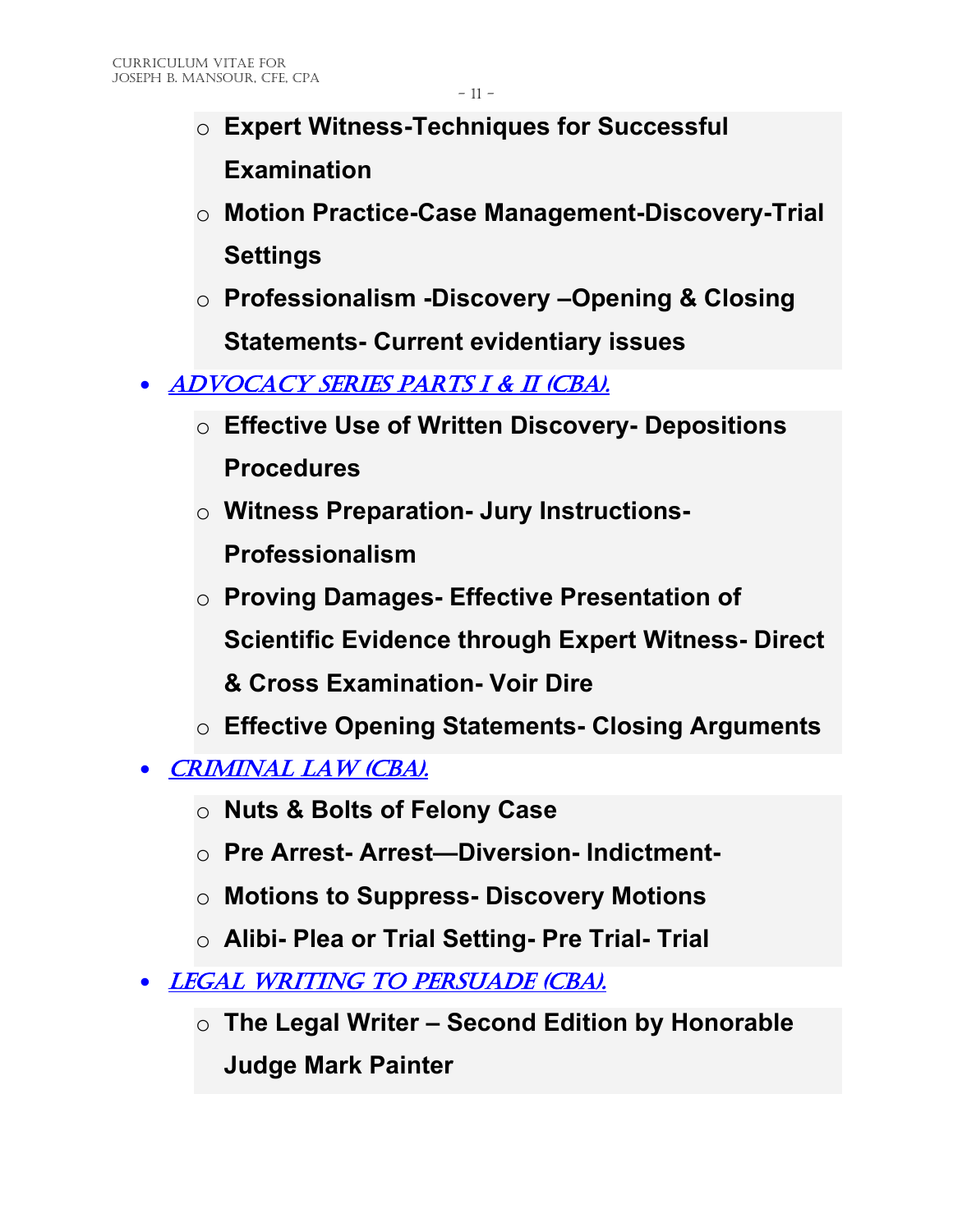# PROFESSIONAL AFFILIATIONS

- **American Institute of Certified Public Accountants (AICPA)**
- **American Institute of Certified Public Accountants Alliance for Tax Practice PCPS (AICPA-PCPS)**
- **Association of Certified Fraud Examiners (ACFE)**
- **AICPA Association of Business Valuation (ABV)**
- **AICPA Association of Litigation Support Services**
- **AMERICAN BAR ASSOCIATION (ABA)**
	- o **ABA- Business Law Section**
	- o **ABA- Litigation Service Section**
	- o **ABA- Health Law Section**
	- o **ABA- Labor & Employment Law**
	- o **ABA- Taxation Section**
	- o **ABA- Partnership & LLC Committee**
	- o **ABA- S- Corporation committee**
	- o **ABA- Closely Held Business Committee**
- **OHIO STATE BAR ASSOCIATION (OSBA)**
	- o **OSBA- Corporate Counsel Section**
	- o **OSBA- Estate Planning, Trust & Probate Section**
	- o **OSBA- Labor & Employment Law Section**
	- o **OSBA- Litigation Section**
	- o **OSBA- Real Property Law Section**
	- o **OSBA- Solo, Small Firms & General Practice Section**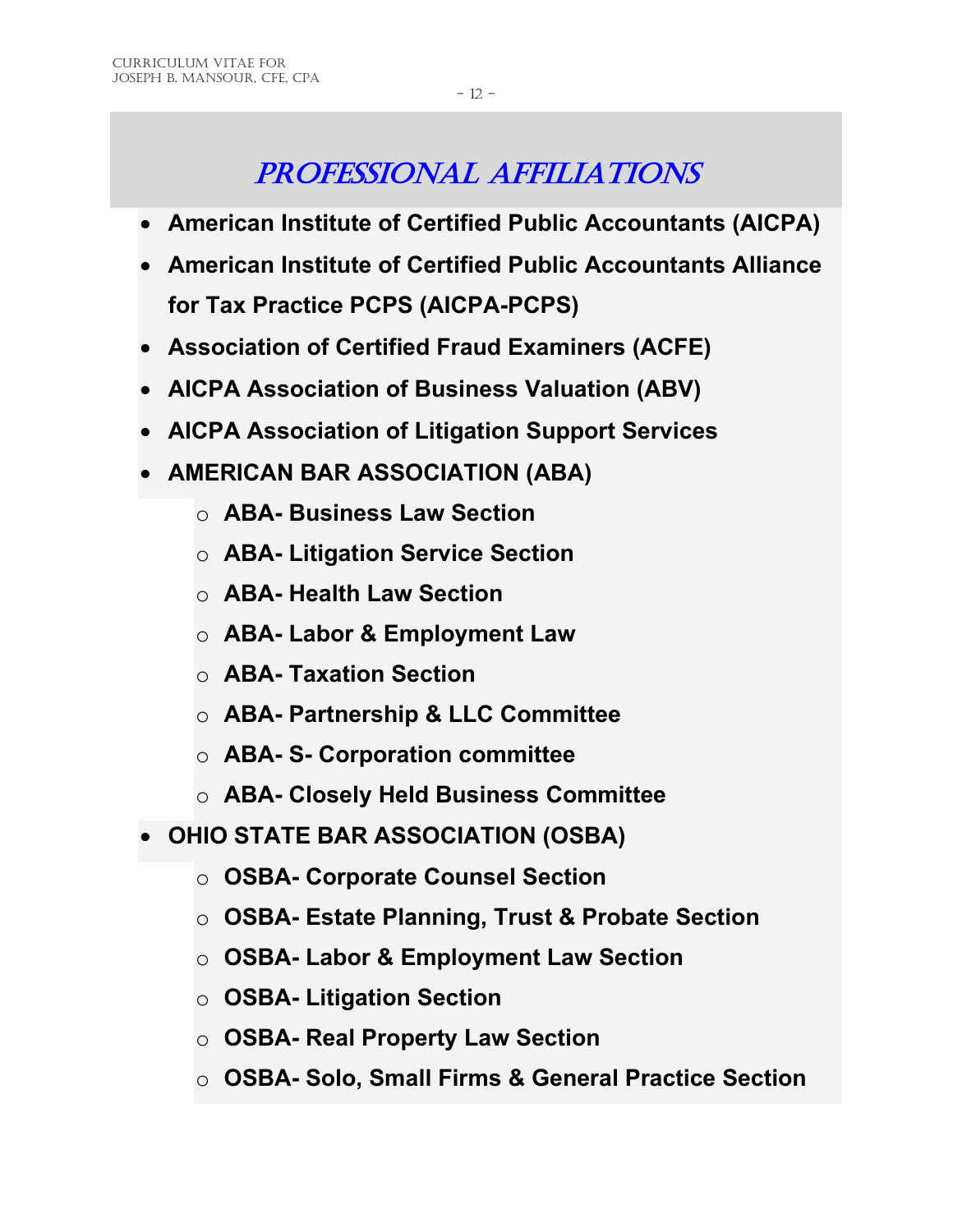- o **OSBA- New Lawyers Section**
- **Ohio State Bar Association Practice Committees:**
	- o **Corporate Law; Federal Courts & Practice; Federal Taxation**
	- o **Negligence Law; Taxation Law**
- **CINCINNATI BAR ASSOCIATION (CBA)**
- **Cincinnati Bar Association Practice Committees:**
	- o **Alternative Dispute Resolution; Business Law; Taxation Law**
	- o **Labor &Employment Law; Real Property Law; Small Firm Practitioners**
	- o **Court of Common Pleas Committee; Court of Appeals Committee, First District.**
	- o **Municipal Court Committee; Administrative & Finance Advisory Board Committee.**
	- o **New Lawyers Section**
	- o **Speaker's Bureau**
- **OHIO SOCIETY OF CERTIFIED PUBLIC ACCOUNTANTS (OSCPA)**
	- o **Ohio CPA Referral Service**
- **Dayton Membership Initiative Program of Certified Public Accountants**
- **Miami Membership Initiative Program of Certified Public Accountants**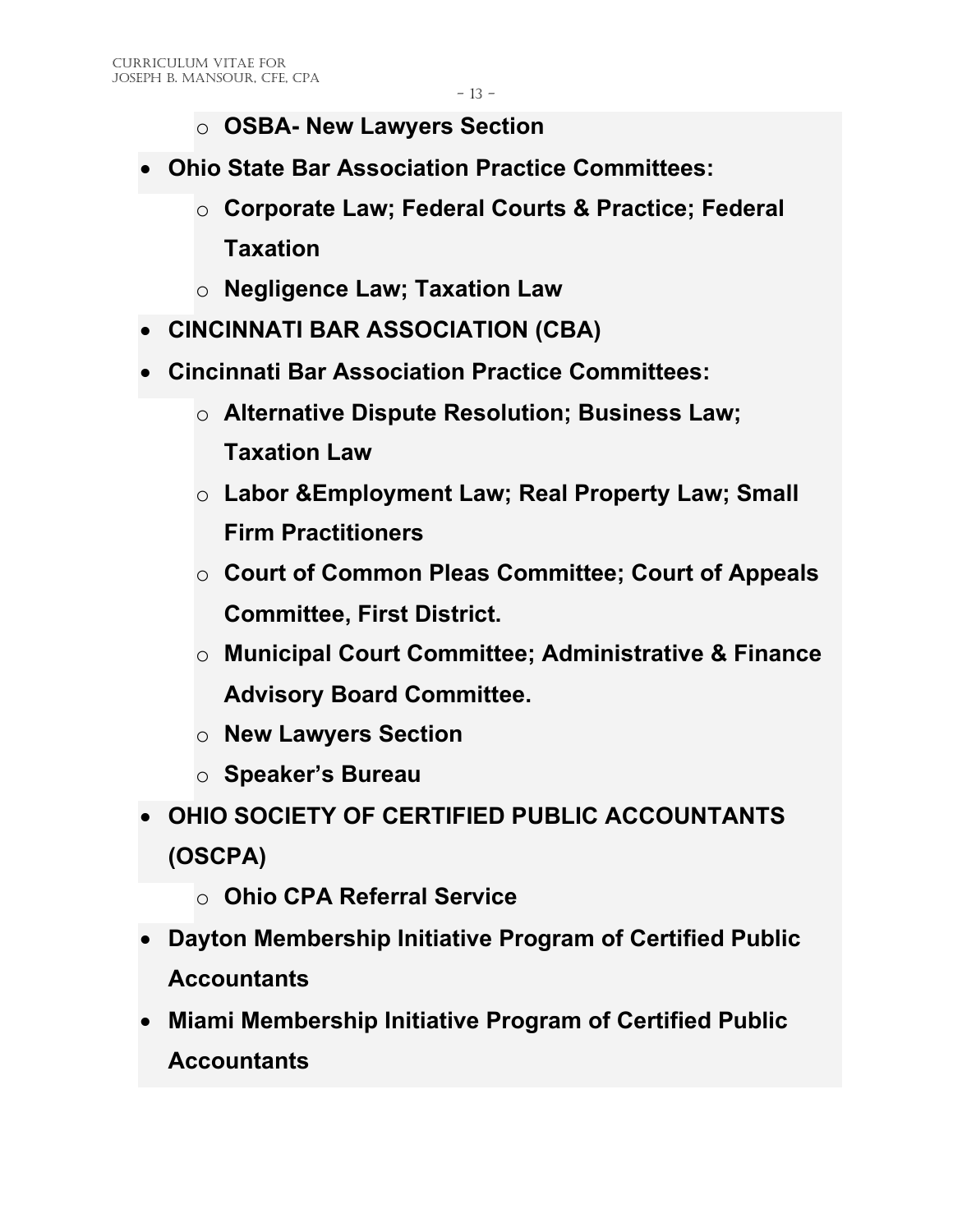- **Cincinnati Membership initiative Program of Certified Public Accountants**
- **AMERICAN ALLIANCE OF PARALEGALS INC.**

LITIGATION SUPPORT & LEGAL EDUCATION INDEPENDENT CERTIFIED PARALEGAL, AACP

- **SINCE 1994- developed and provided Litigation Support Services TO INCLUDE**
	- o **FORENSIC ACCOUNTING**
	- o **FORENSIC FRAUD EXAMINATIONS**
	- o **FORENSIC TAX ACCOUNTING & IRS TAX ISSUES**
	- o **FORENSIC VALUATIONS & COST ANALYSIS**
	- o **INDEPENDENT PARALEGAL SEVICE**
- LEGAL EDUCATION IN VARIOUS COURSES THROUGH CPE & seminars INCLUDES
	- **Ohio Civil Rules of Practice and Procedures.**
	- **Rules of Practice Common Pleas Court, Butler County.**
	- **Rules of Practice Common Pleas Court, Hamilton County.**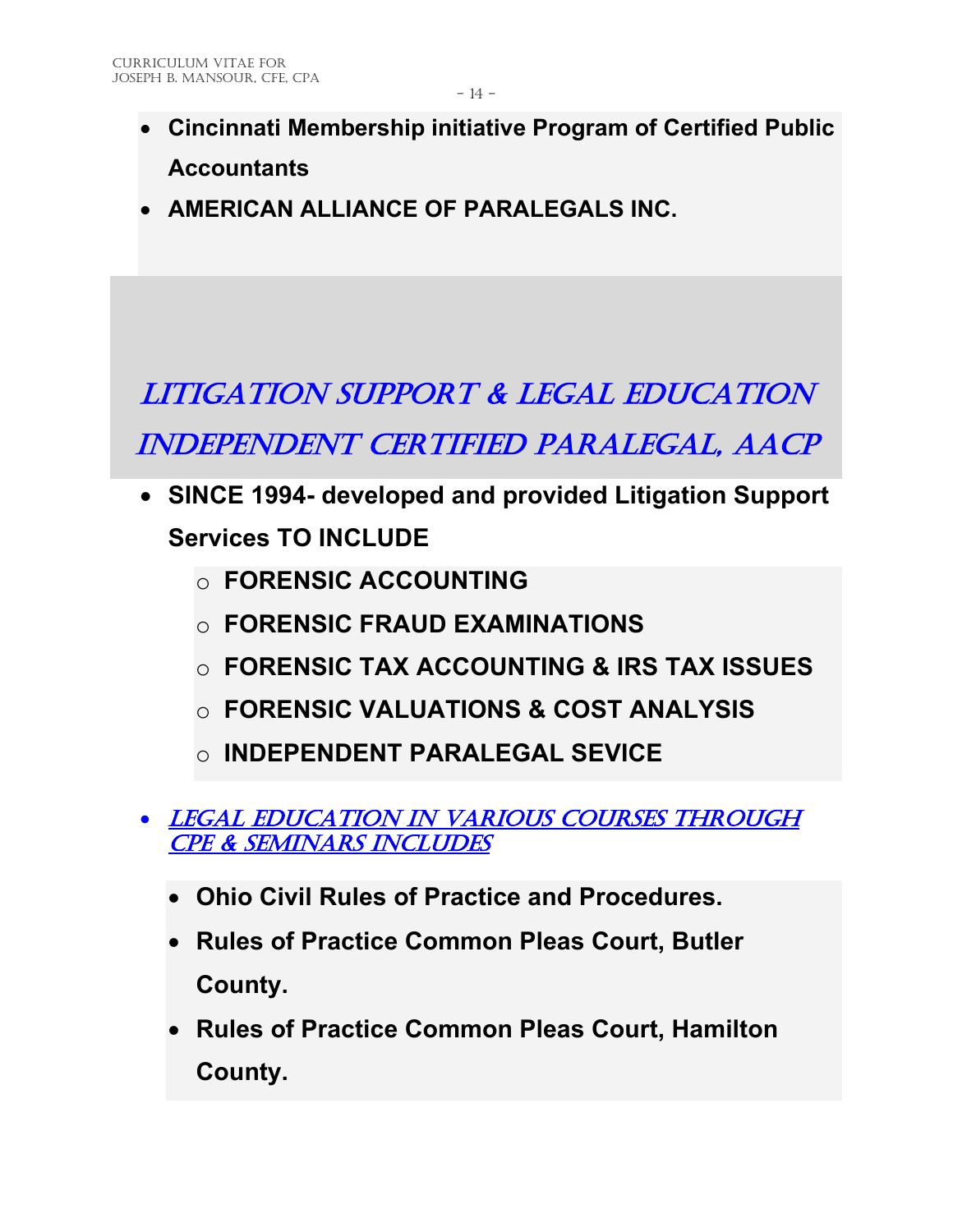- **Rules of Practice Common Pleas Court, Warren & Clermont County.**
- **Federal Rules of Practice and Procedures.**
- **U S Tax Court Rules of Practice and Procedures.**
- **Federal Rules of Evidence**
- **Ohio Rules of Evidence**
- **Tax Court Jurisdiction Procedure and Practice.**
- **Invoking US District Court and Court of Claims in re: claims for refund.**
- **Ohio Pretrial Litigation**
- **Contract law, Property Law, Corporation Law, Partnership Law, Ohio Limited Liability Law.**
- **Substantive Tax Law as related to the IRC Code, IRC Regulations, Revenue Rulings and IRM Procedures, Court Opinions, Treasury Decisions, Letter Rulings, Appeals, Legal Memorandums and Technical Advise Memorandums.**
- **Code of Professional Responsibility (ABA).**
- INDEPENDENT PARALEGAL EXPERIENCE INCLUDES
- **Assisted Attorneys in the following areas in Civil Court Actions as an Independent Paralegal:**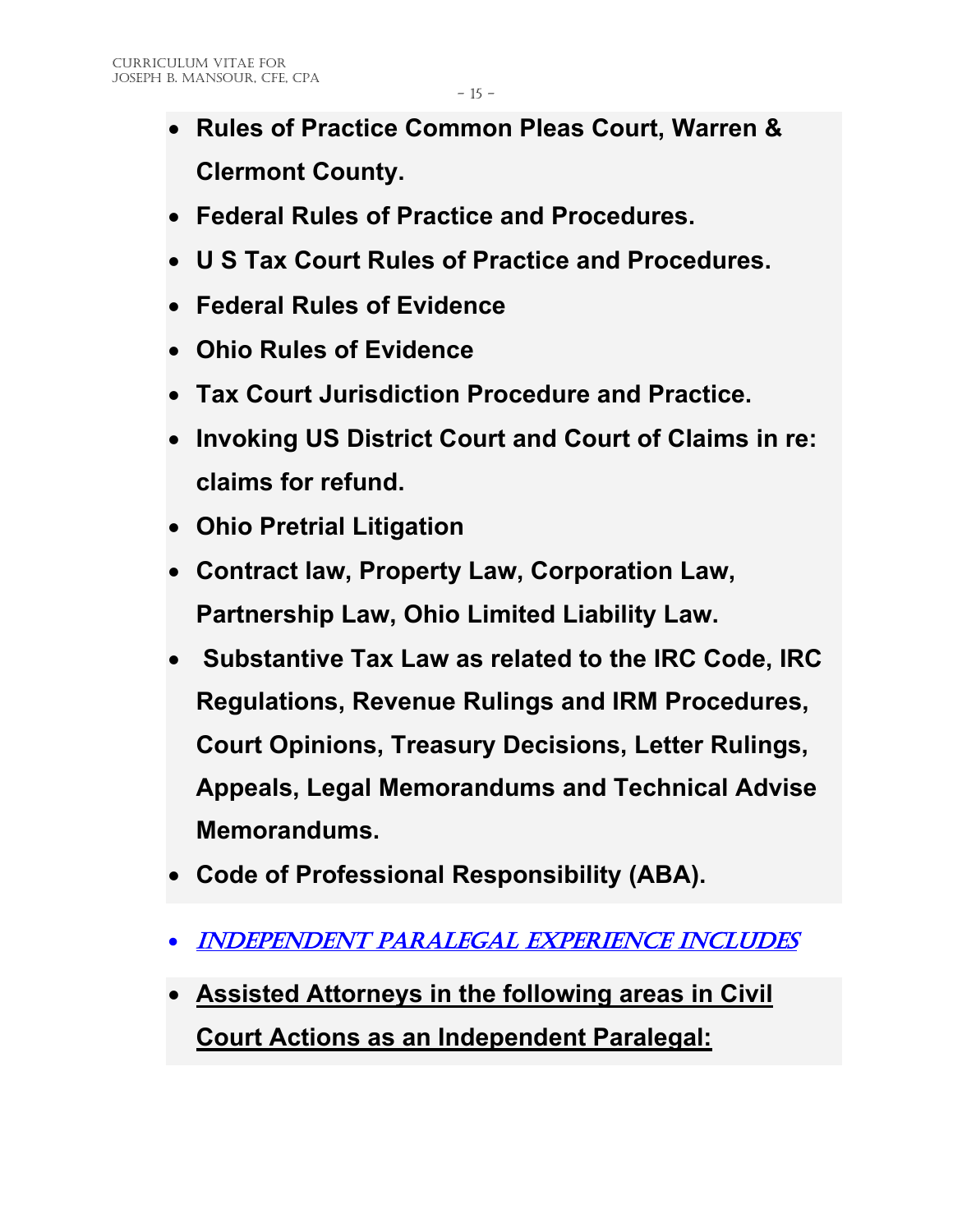- o **Preparation of the filing of the initial complaint, Filing Answer and Counterclaims. This includes:**
	- **Interviewing Witnesses, Analyze & Digest Legal**
	- **documents, investigated facts, Perform legal & factual**
	- **Research, Drafted Pleadings, Legal Memoranda & Briefs,**
	- **Maintained Corporate Minute Books & Resolutions, for**
	- **Corporations and Limited Liability companies.**
	- **Analyzed Legal Issues of Shareholder disputes.**
	- **Analyzed Legal Issues of Buy Sell Agreements.**
	- **Analyzed Legal Issues of Offer & Acceptance of Real Estate Contracts, Buy Sell Agreements & Business Contracts.**
- o **Preparation of Interrogatories, Admissions, and Production of Documents.**
- o **Preparation of Deposition questions, and exhibits.**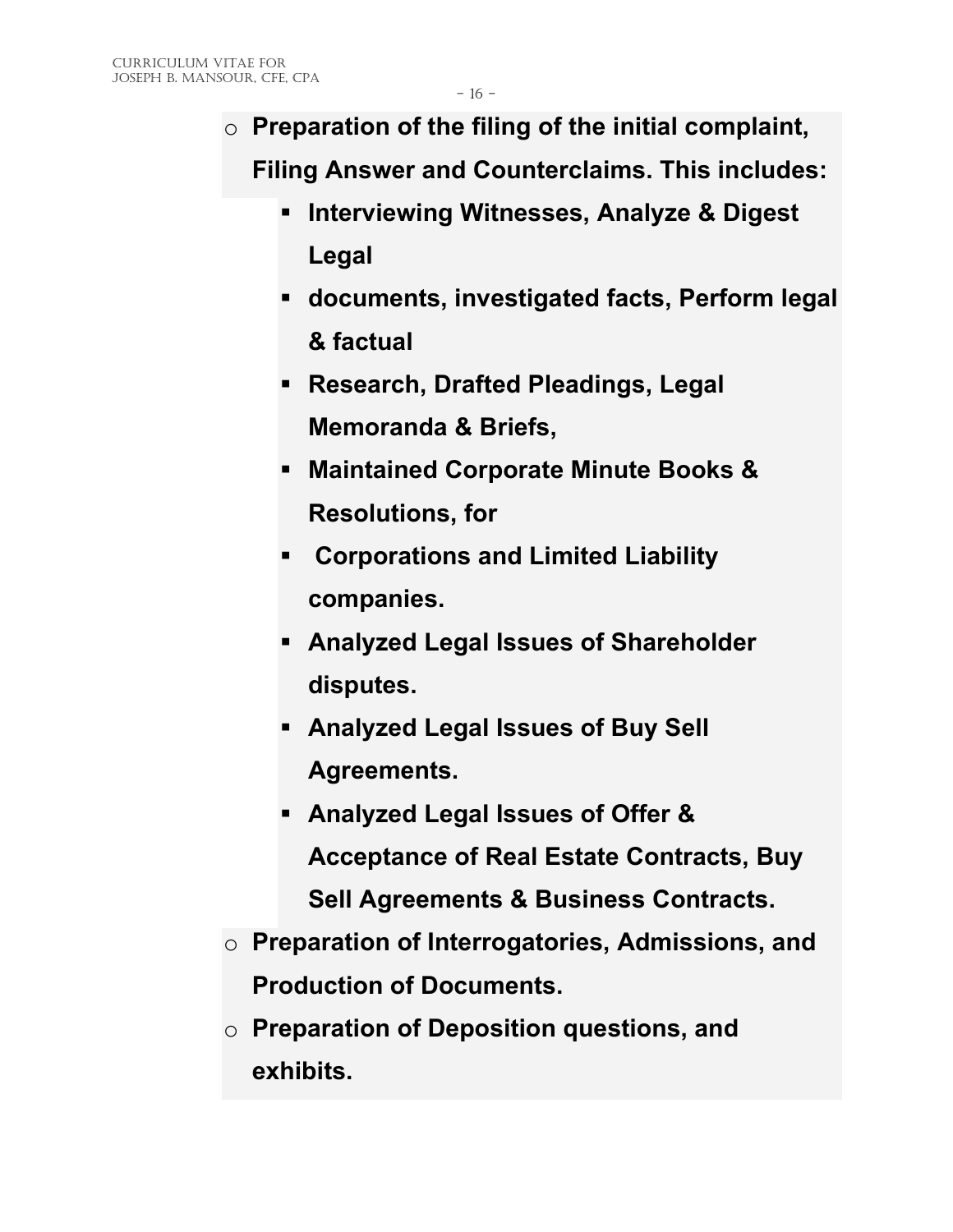- o **Preparation of Summary Judgments with exhibits.**
- o **Preparation of Jury Trials in assisting counsel on the business and tax issues with Preparation of Tax Returns.**
- o **Preparation of Bench Trials in assisting counsel on business and tax issues with the Preparation of Tax Returns.**
- o **Preparation of Appeals.**
- o **Researched & Drafted Appeals to the First Appellate District and to the 12th Appellate District.**

EXPERIENCE AS CFE, CPA FORENSIC ACCOUNTANT- FINANCIAL- TAX- FRAUD INVESTIGATOR- VALUATIONS- LITIGATION SUPPORT.

• Cost, Financial Analyst & Area Controller *–*

**Ford Motor Company, 1977 to 1981, Specializing in Labor, Overhead, Cost Analysis, Variance Analysis, Budget Planning and Forecasting, and Profit and Loss Reporting***.*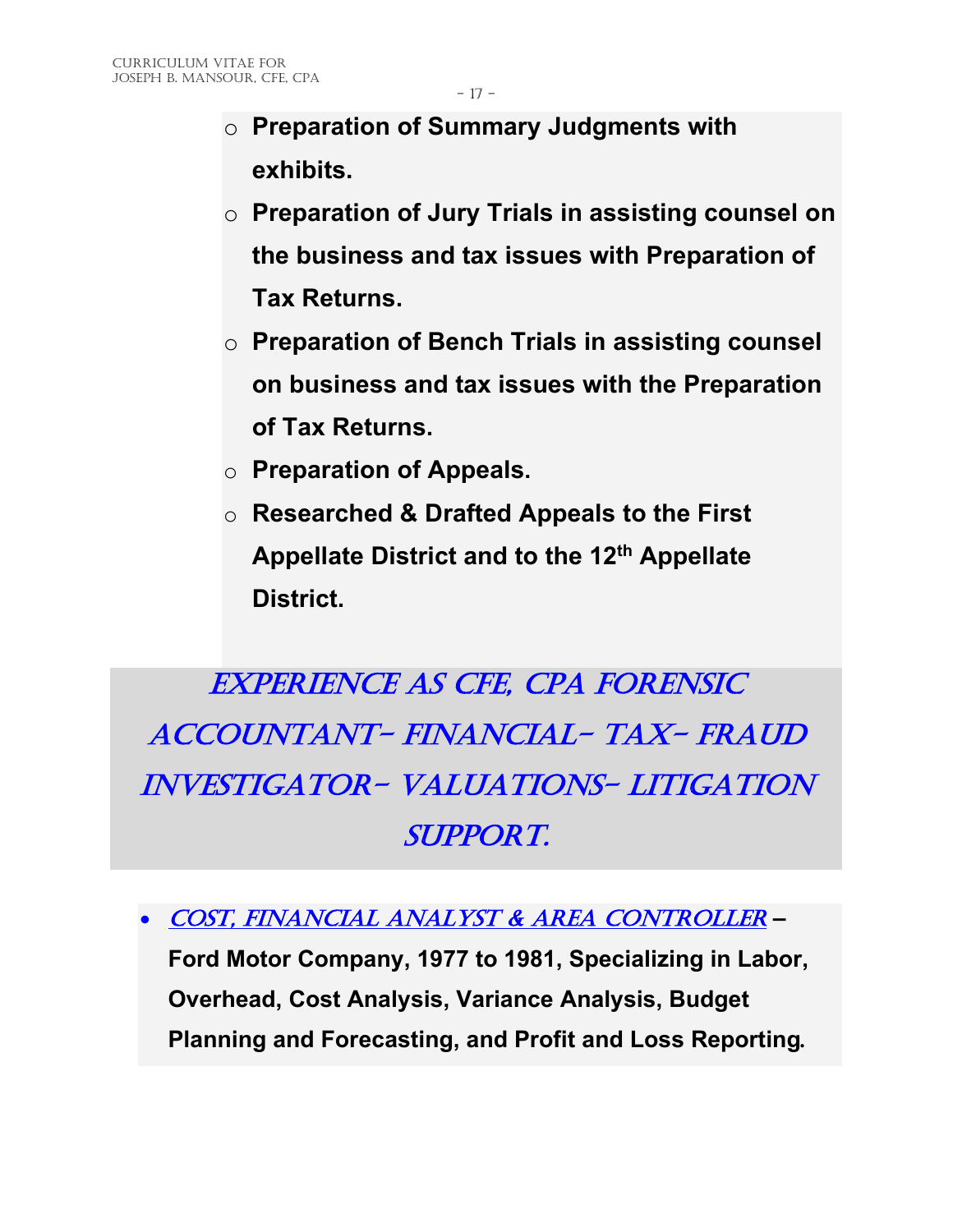- Public Accountancy License since 1977- Certified Public Accountant since 1994- **Working with Small business in various business and Tax Issues, Such as Internal Controls, Profit Analysis, Tax Advice, Consultations Individuals & Businesses, Entity formations with the Tax implications, Solving IRS Controversies from the Examination stage through the Collections and Appeals stage. Testify in various courts as Expert.**
- ASSISTED IN TAX COURT CASES, AND US DISTRICT **COURT CASES, Expert Witness in Tax Deficiency and Refund Issues.**
- IRS REPRESENTATION- INDIVIDUALS & BUSINESSES EXAMINATIONS, COLLECTIONS & IRS APPEALS DIVISION **These cases include Income, Refund Claims, Responsible Person 100% Penalty (referred to as Trust Fund ,26 U.S.C. 6672), Collections Issues, Federal Liens, Wage Garnishments, Bank Seizures, Offers in Compromise, Payroll Taxes, Non Filed Tax Returns, Settlements, Asset Seizure and more.**
- Perform Valuations and Cost Analysis **- for Individuals, Small Business, and Estates & Trusts.**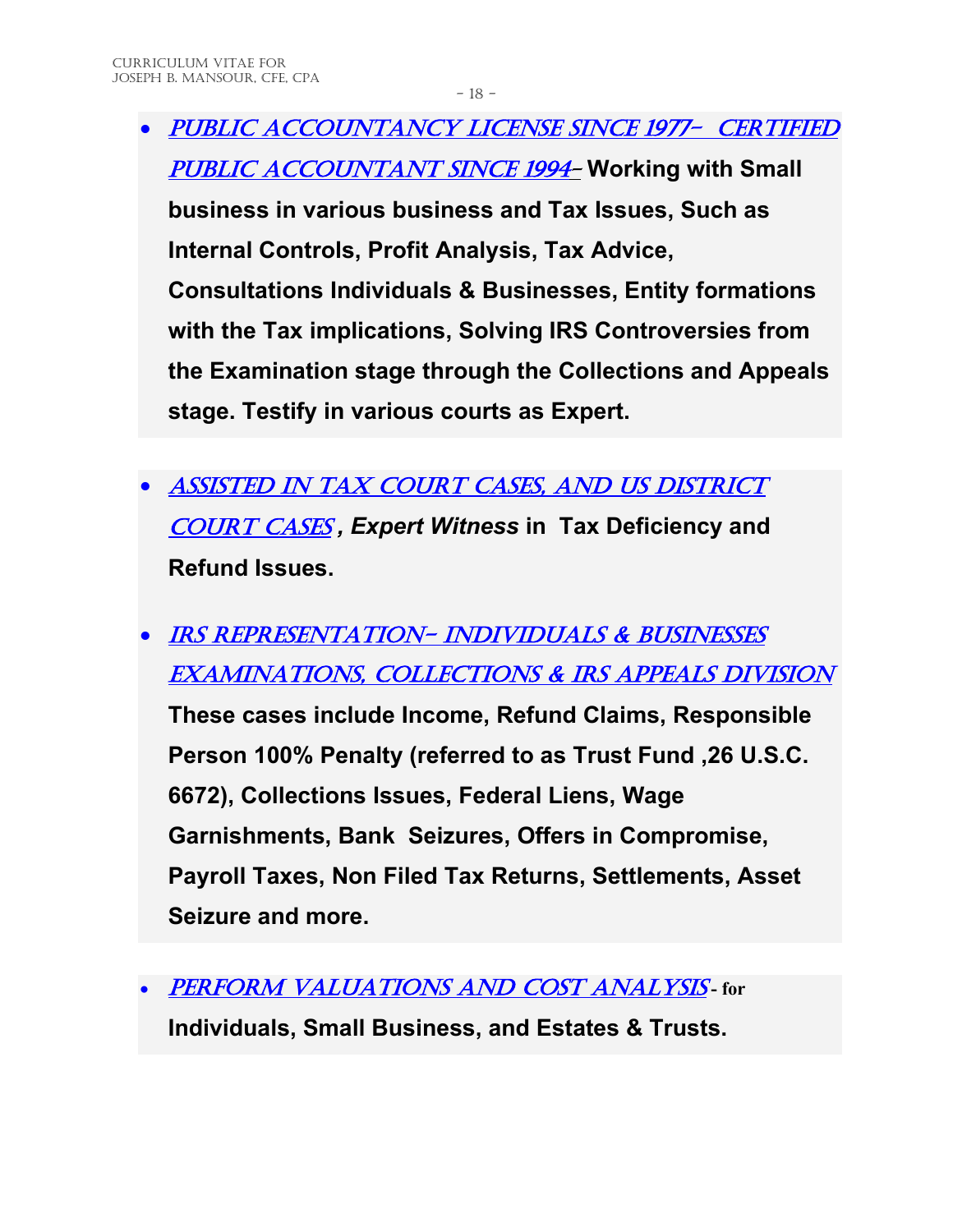- Litigation Support- **Expert Witness Testimony, Uncover Hidden Assets, Marital Dissolution, Buy Sell Agreements, IRS Controversies and Shareholder Disputes.**
- Receiver in bankruptcy case- **Appointed as Receiver in Bankruptcy case for Debtor in Possession in Chapter 11 case to operate, and report financials to US Bankruptcy Court.**
- FORENSIC ACCOUNTANT-Utilizing the skills in my field **of Accounting, Financial Transactions, Auditing, Criminology, Fraud Investigations, Legal Elements of Fraud, & Taxation such as the application of generally accepted accounting principles, auditing and or tax standards to issues being litigated in the court system. Examples of applications are: Business Valuations, Personal Injury computation of damages, Property Valuations in Marital Dissolutions, Fraud Investigation & Detection, Development & Application of legal knowledge & skills.**
- FORENSIC FRAUD INVESTIGATOR & EXAMINER**-Utilizing the skills in my field of Accounting, Financial Transactions, Auditing, Criminology, Fraud**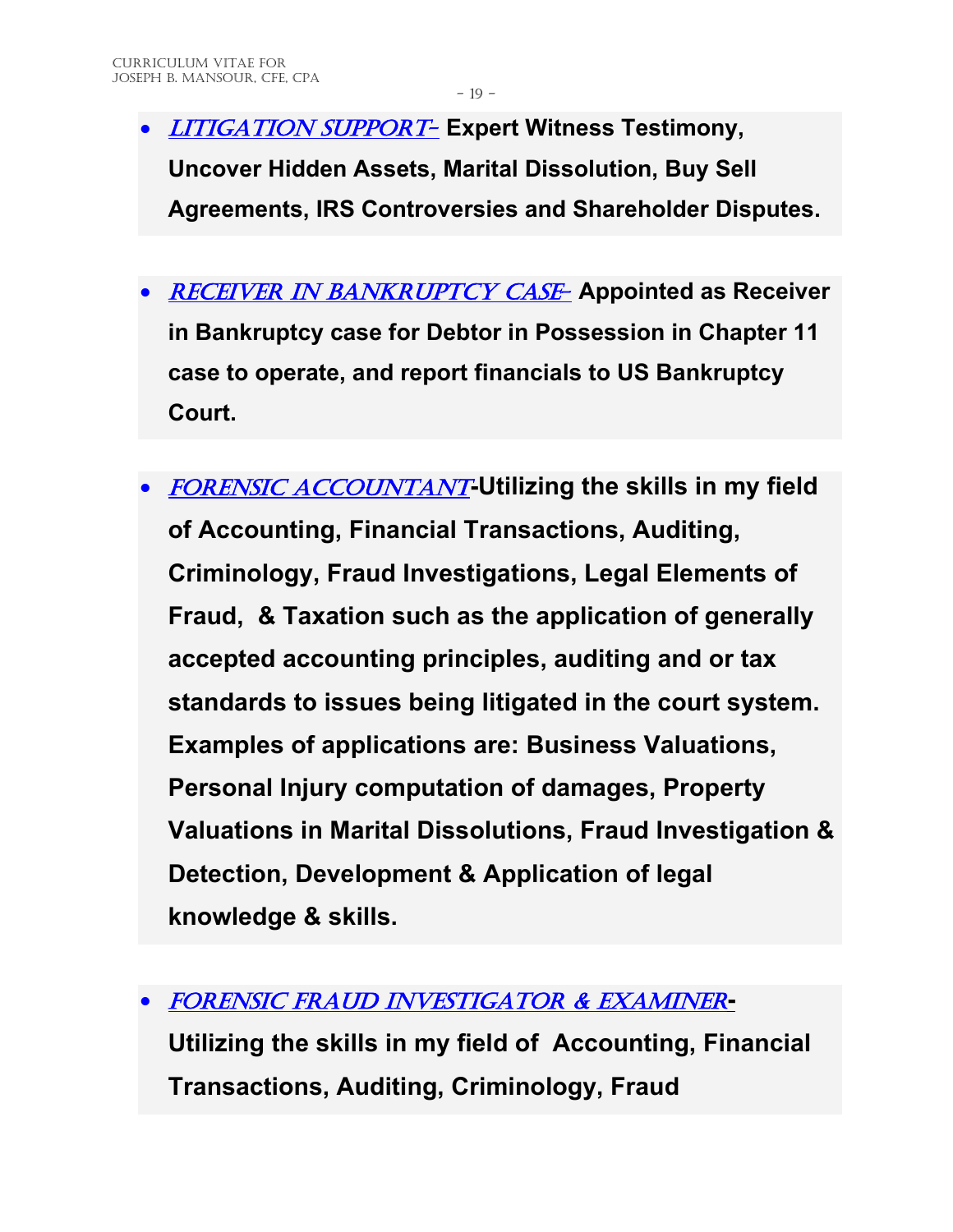- 20 -

**Investigations, Legal Elements of Fraud, & Taxation which includes Accounting & Financial reporting, Examinations of Financial Statements, operations systems of businesses, Internal controls, Taxation as related to fraud , Taxation correct reporting to IRS, Fraud Detection, Forensic Accounting, Loss Prevention, & Development & Application of legal knowledge & skills.**

- FORENSIC TAX ACCOUNTANT- **Utilizing the skills in my field of Accounting, Financial Transactions, Auditing, Criminology, Fraud Investigations, Legal Elements of Fraud, & Taxation such as Substantive Tax Law as related to the IRC Code, IRC Regulations, Revenue Rulings and IRM Procedures, Court Opinions, Treasury Decisions, Letter Rulings, Appeals ,Technical Advise Memorandums, Legal Memorandums and Development & Applications of legal knowledge & skills.**
- Various state and local cases *-* **in Ohio, Kentucky, and California -relating to Tax Controversies in Income, Employment Tax issues, Trust fund, BWC Issues and other tax controversies.**